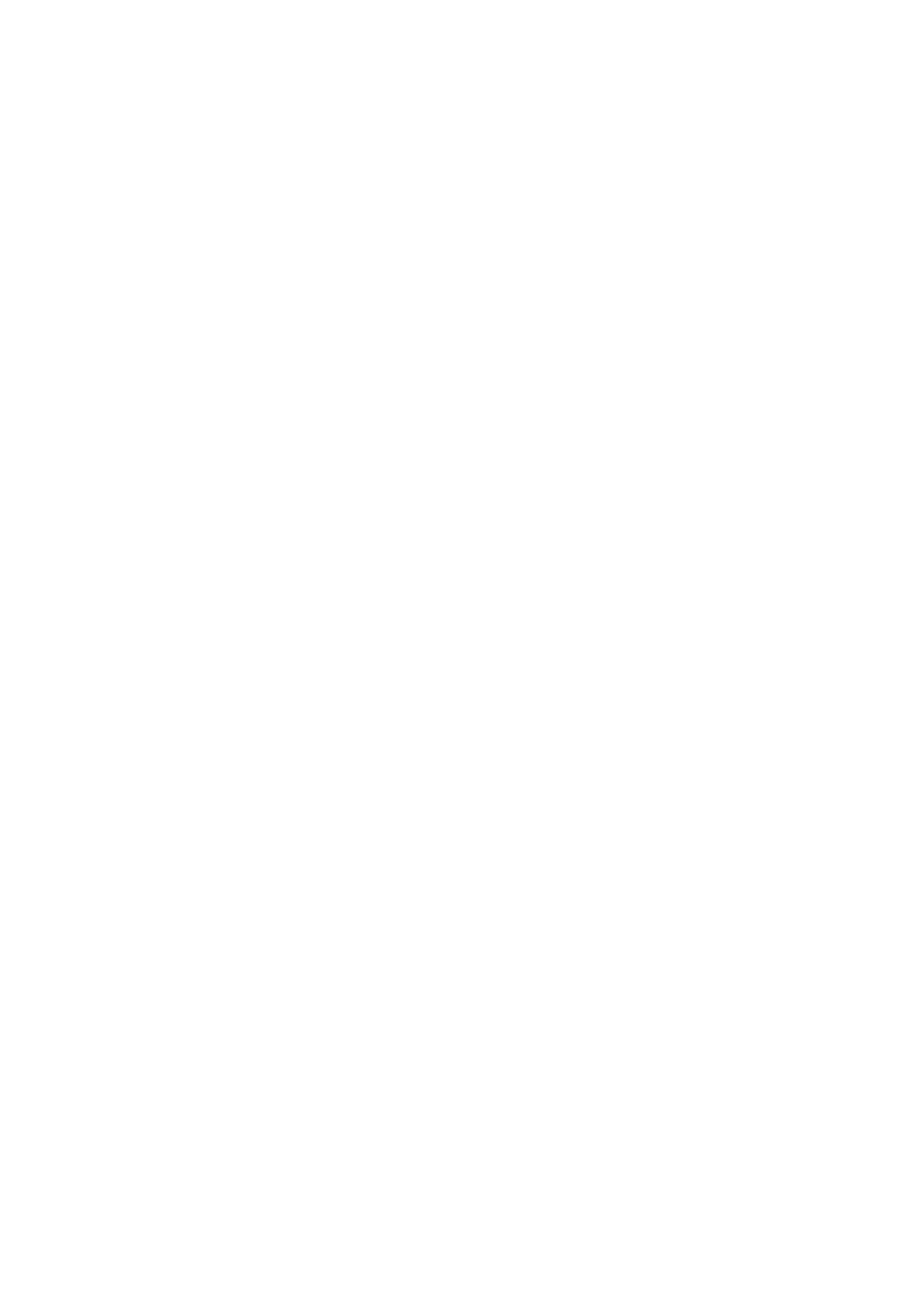Western Australia

# Dampier to Bunbury Pipeline (Corridor) Regulations 1998

## **Contents**

| 1.  | Citation                 |                |
|-----|--------------------------|----------------|
| 2.  | Interpretation           |                |
| 3.  | Fees                     |                |
| 4.  | Civil penalty conditions |                |
| 4A. | Offence                  | 2              |
| 5.  | Claims for compensation  | 2              |
|     | <b>Notes</b>             |                |
|     | Compilation table        | $\overline{4}$ |
|     | <b>Defined terms</b>     |                |

As at 13 Dec 2005 Version 01-b0-10 Page i Published on www.legislation.wa.gov.au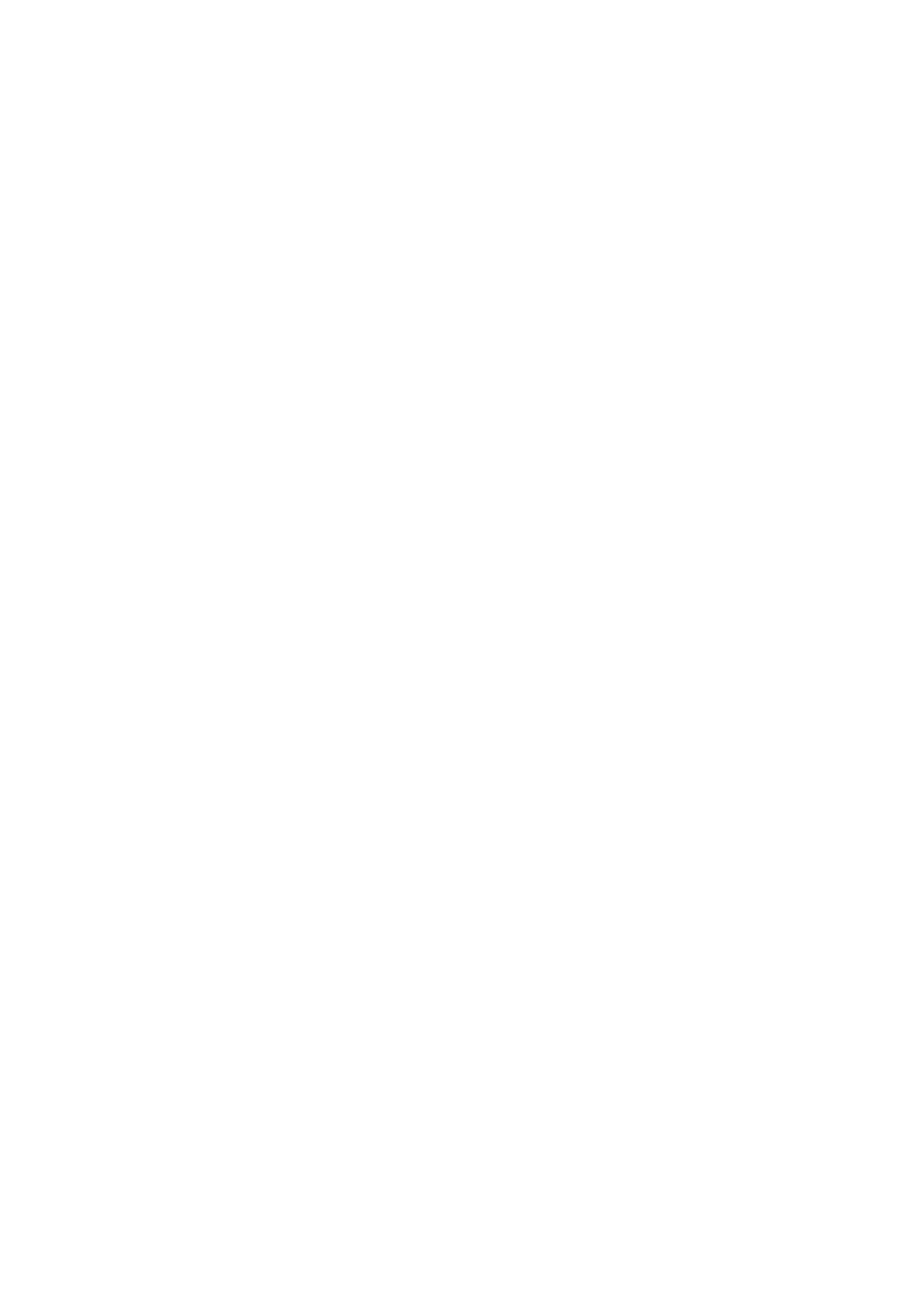Western Australia

Dampier to Bunbury Pipeline Act 1997

# Dampier to Bunbury Pipeline (Corridor) Regulations 1998

### 1. Citation

These regulations may be cited as the *Dampier to Bunbury* Pipeline (Corridor) Regulations  $1998<sup>1</sup>$ .

### 2. Interpretation

In these regulations, unless the contrary intention appears —

access area means land in respect of which rights are conferred under section 34;

claim for compensation means a claim for compensation under section 42;

*holder*, in relation to a condition, means the holder of the rights conferred under section 34 that are subject to the condition; section means section of the Act.

### 3. Fees

- (1) For the purposes of section 31(8) the prescribed fee is \$60.00.
- (2) For the purposes of section 33(6) the prescribed fee is \$60.00.

## 4. Civil penalty conditions

(1) For the purposes of section  $37(1)(a)$  each of the following conditions is a civil penalty condition —

As at 13 Dec 2005 Version 01-b0-10 page 1 Published on www.legislation.wa.gov.au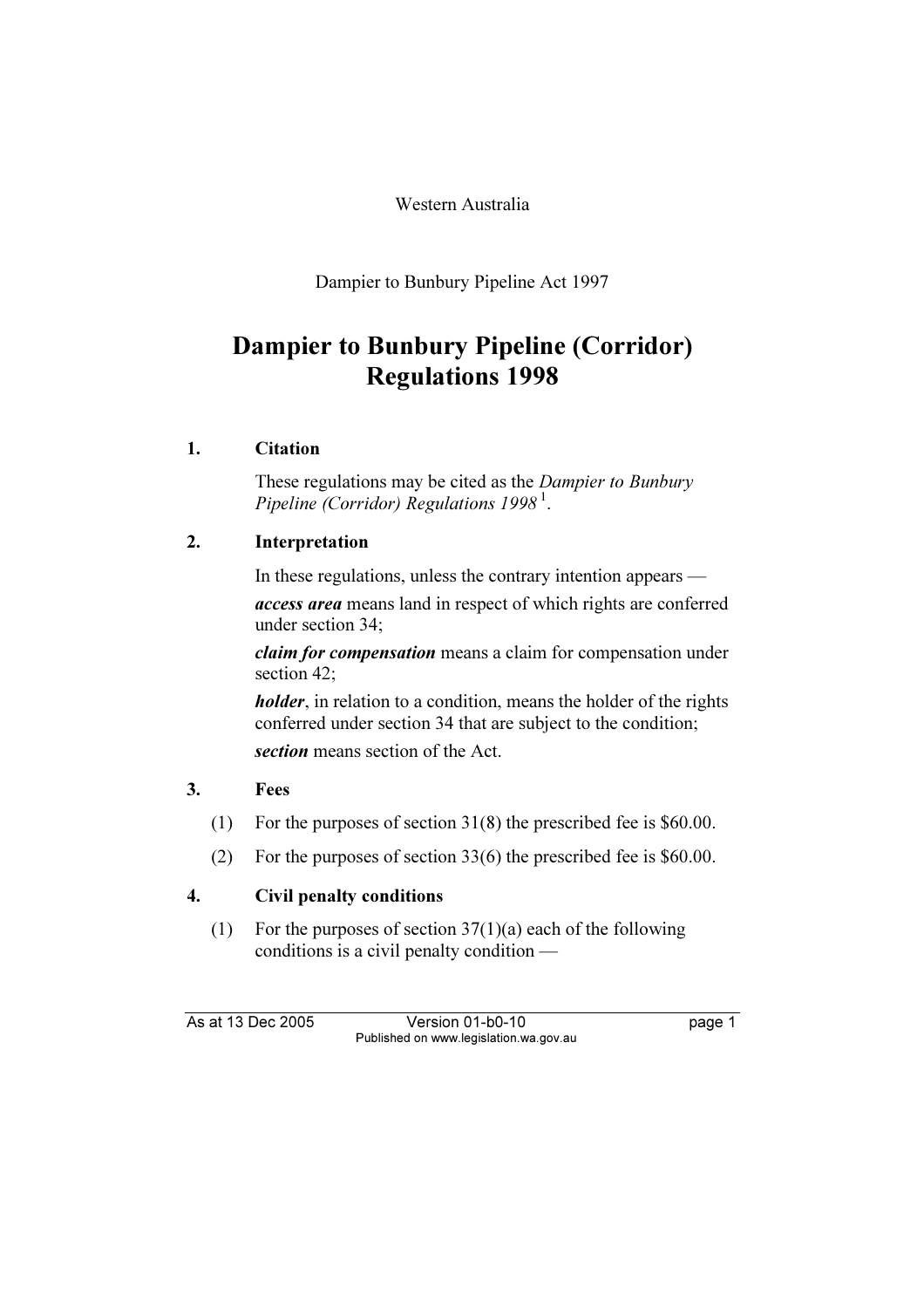| (a) | a condition to the effect that the holder must take      |  |
|-----|----------------------------------------------------------|--|
|     | reasonable steps to minimize damage to the access area   |  |
|     | and to the surrounding land and is to avoid any          |  |
|     | unnecessary interference with, and loss of enjoyment of, |  |
|     | the surrounding land;                                    |  |

- (b) a condition to the effect that the holder must not unreasonably interfere with the assets and operations of any other holder of rights conferred under section 34 in respect of the access area or any part of that area.
- (2) The civil penalty for a contravention of a civil penalty condition referred to in subregulation (1) is \$500 000 and, if the contravention is of a continuing nature, there is a further civil penalty of \$50 000 in respect of each day or part of a day during which the contravention has continued after the holder was given notice that the condition was being contravened.

#### 4A. Offence

- (1) A person commits an offence if the person uses land in the DBNGP corridor in a way that contravenes the restriction under section  $41(2)(a)$ .
- (2) A person commits an offence if the person
	- (a) uses land in the DBNGP corridor; or
	- (b) exercises any statutory power under any other written law on or in respect of land in the DBNGP corridor,

 in a way or to an extent that contravenes the restriction under section  $41(2)(b)$ .

 Penalty: for an individual and for a body corporate, a fine of \$10 000.

[Regulation 4A inserted: Gazette 13 Dec 2005 p. 5977-8.]

#### 5. Claims for compensation

 (1) A claim for compensation is to be submitted within 6 months after the time when the matter or thing alleged to give rise to an

page 2 Version 01-b0-10 As at 13 Dec 2005 Published on www.legislation.wa.gov.au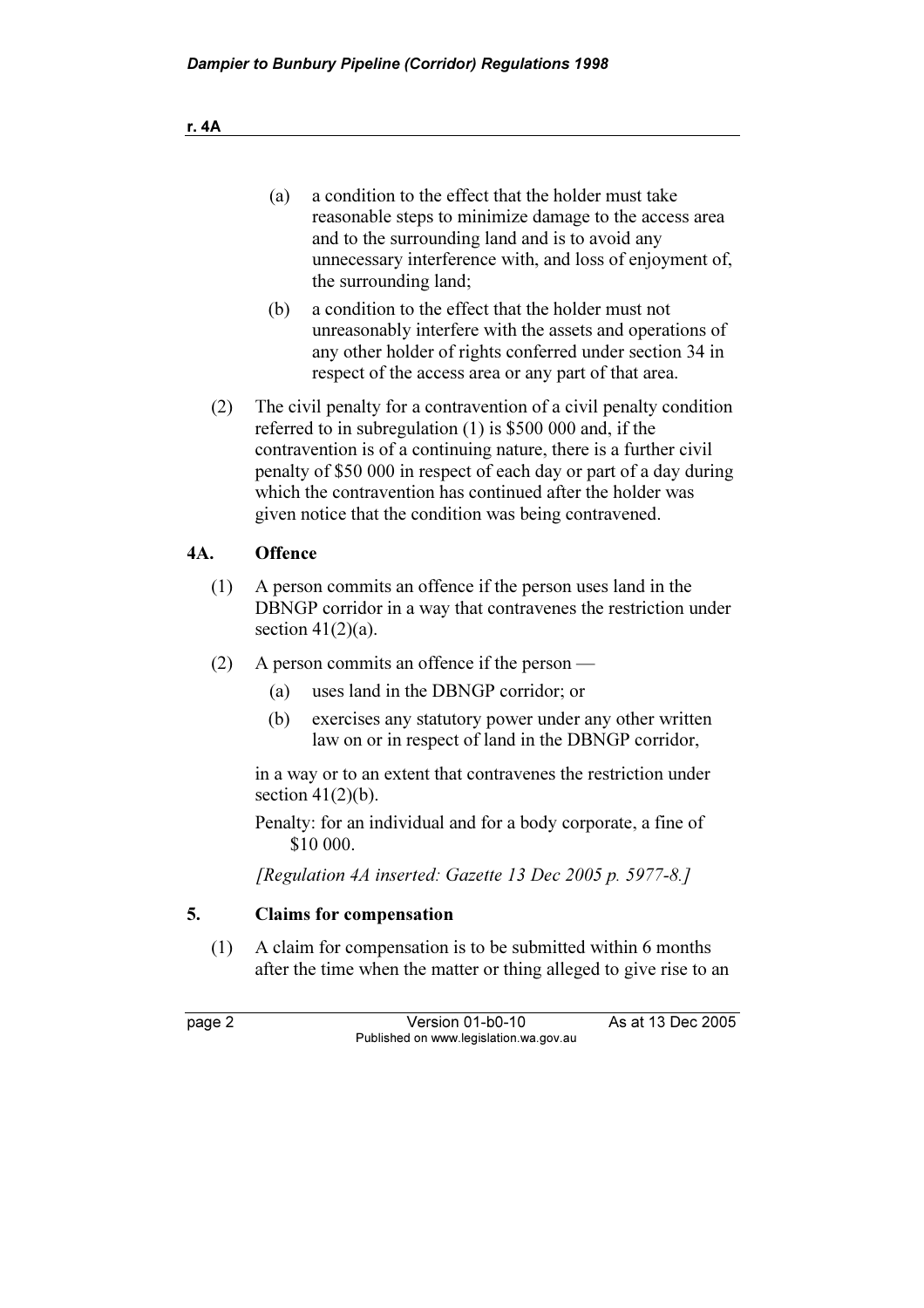entitlement to compensation occurred or arose, or within such further period as the DBNGP Land Access Minister allows in accordance with subregulation (2).

- (2) The DBNGP Land Access Minister may, on the application of a person who wishes to make a claim for compensation, extend the period for submission of the claim if the DBNGP Land Access Minister is satisfied that the application is reasonable and made in good faith.
- (3) A claim for compensation is to include
	- (a) particulars identifying the land in respect of which the claim is made;
	- (b) the nature and particulars of the claimant's right, title or interest in the land;
	- (c) if the land or the right, title or interest is charged, leased, or subject to an easement — particulars of the charge, lease or easement;
	- (d) each matter or thing in respect of which compensation is claimed, with particulars of the nature and extent of the claim; and
	- (e) the claimant's full name and address for service.
- (4) A claim for compensation is to be accompanied by
	- (a) all documents establishing the claimant's right, title or interest in the land which are in the claimant's custody, possession or power; and
	- (b) a certified copy of all such documents which are not in the claimant's custody, possession or power.

As at 13 Dec 2005 Version 01-b0-10 page 3 Published on www.legislation.wa.gov.au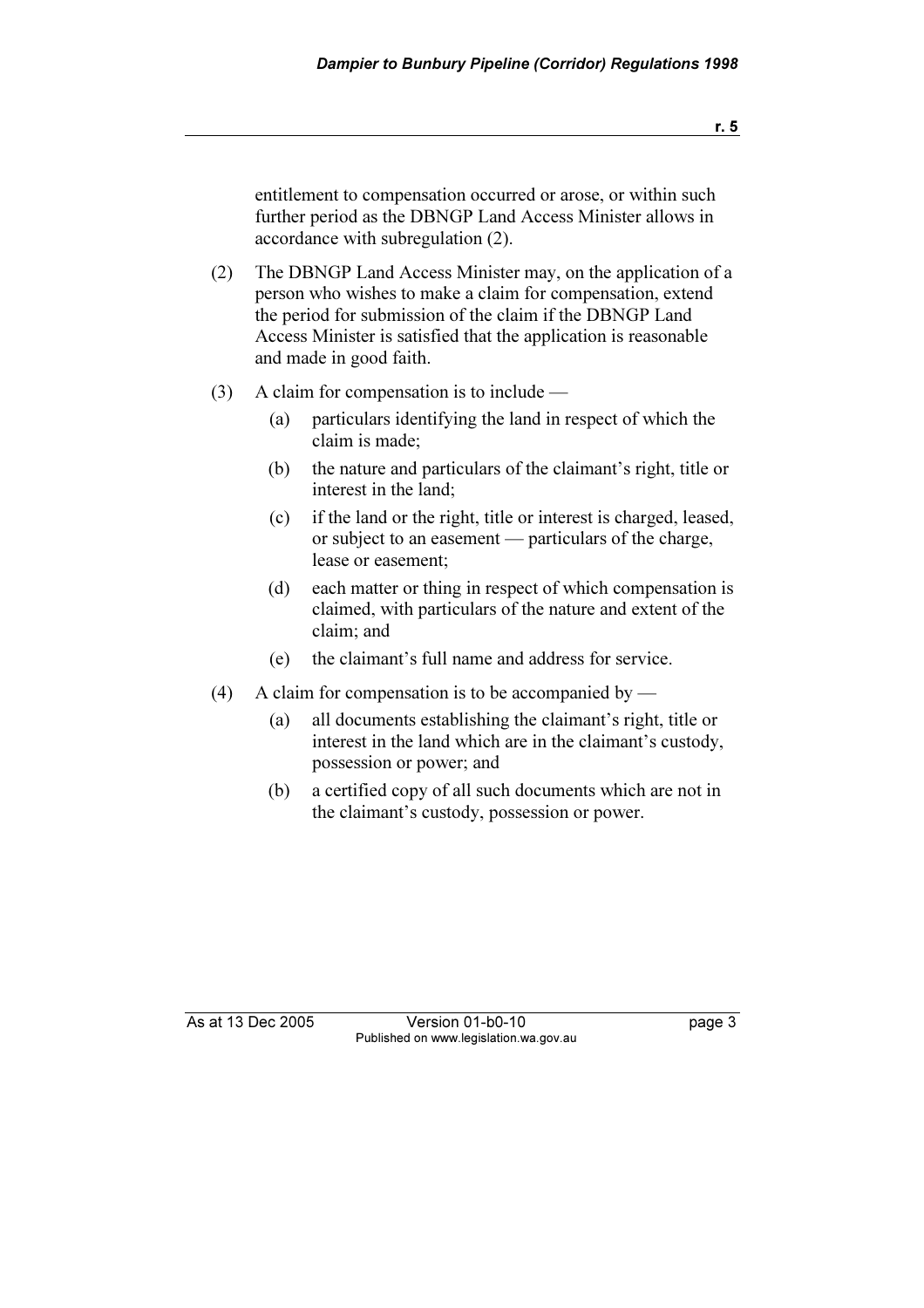#### **Notes**

 This is a compilation of the Dampier to Bunbury Pipeline (Corridor) Regulations 1998 and includes the amendments made by the other written laws referred to in the following table. The table also contains information about any reprint.

Compilation table

| <b>Citation</b>                                                                            | Gazettal                 | Commencement |  |  |
|--------------------------------------------------------------------------------------------|--------------------------|--------------|--|--|
| Dampier to Bunbury Pipeline<br>(Corridor) Regulations 1998                                 | 10 Mar 1998<br>p. 1357   | 10 Mar 1998  |  |  |
| Reprint 1: The Dampier to Bunbury Pipeline (Corridor) Regulations 1998 as at<br>7 May 2004 |                          |              |  |  |
| Dampier to Bunbury Pipeline<br>(Corridor) Amendment<br>Regulations 2005                    | 13 Dec 2005<br>p. 5977-8 | 13 Dec 2005  |  |  |

1

page 4 Version 01-b0-10 As at 13 Dec 2005 Published on www.legislation.wa.gov.au